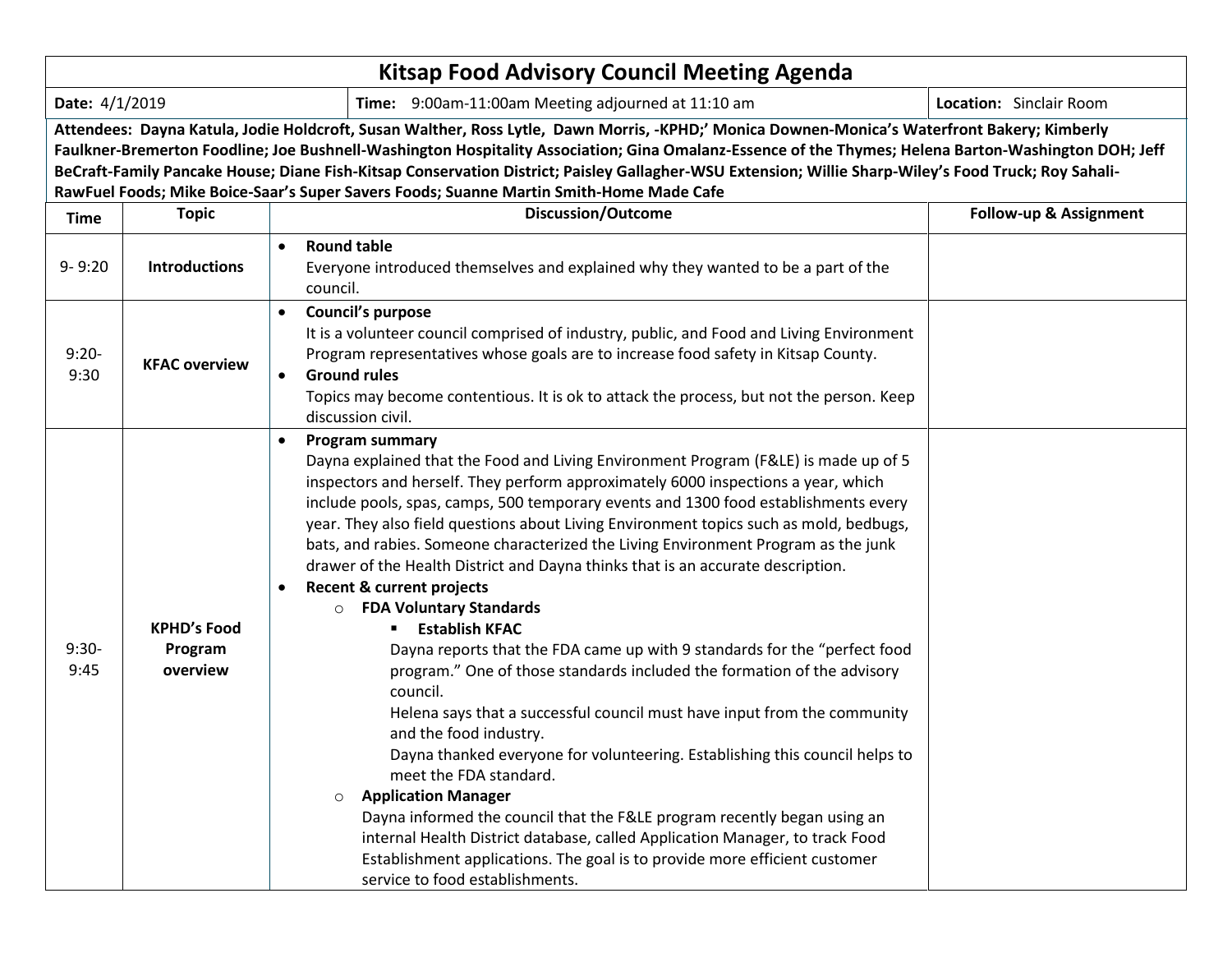| <b>Commissary Kitchen Grace Period Project</b><br>$\circ$<br>Dayna explained that this project allowed the Health District to obtain records<br>for commissary kitchens and their use, that we might not have had previously.<br>Roy asked when that project will end. Dayna said the review piece will always<br>need to happen. Commissary kitchens or businesses wanting to use a<br><b>KPHD's Food</b><br>commissary kitchen will likely always be applying for approval.<br>Program<br>overview<br>Roy then asked if the commissary kitchen review aligned with regulations for<br>(continued)<br>food trucks? For example, code requires that food trucks be washed out and<br>commissary kitchens don't allow this. Dayna said that no, the Health District did<br>not look into that. We only categorized the kitchens.<br><b>Online food inspection reports</b><br>$\circ$<br>Dayna demonstrated to the group how to look up online reports. She said she is<br>working with her inspectors to use plain language on the reports making them<br>easier for the public to read and understand. There was some public confusion<br>when a local establishment scored a 98.75% on their inspection and yet were<br>closed because of a rat infestation (or other imminent health hazard).<br>Suanne asked how long the permit inspections are required to be posted at<br>food establishments. Dayna said that there was no official rule. The group<br>discussed it and agreed that it should remain posted at a minimum until the<br>next inspection report is available.<br>Paisley asked if it was just restaurants that were inspected? For example, does<br>the Health District inspect industrial kitchens, commissary kitchens, etc.<br>Dayna clarified that it is any establishment that is required to have a food<br>establishment permit, but we inspect commissary kitchens under the business<br>that took out the permit to serve food (e.g., caterer, mobile unit, temporary<br>event vendor).<br>Jodie added that it also includes schools and groceries.<br>Joe asked about cottage food permits. Dayna said that the WSDA does those<br>inspections, not the local health jurisdiction.<br>A question was asked about farm stands. Dayna said that they do not require |  |                                             |  |
|-------------------------------------------------------------------------------------------------------------------------------------------------------------------------------------------------------------------------------------------------------------------------------------------------------------------------------------------------------------------------------------------------------------------------------------------------------------------------------------------------------------------------------------------------------------------------------------------------------------------------------------------------------------------------------------------------------------------------------------------------------------------------------------------------------------------------------------------------------------------------------------------------------------------------------------------------------------------------------------------------------------------------------------------------------------------------------------------------------------------------------------------------------------------------------------------------------------------------------------------------------------------------------------------------------------------------------------------------------------------------------------------------------------------------------------------------------------------------------------------------------------------------------------------------------------------------------------------------------------------------------------------------------------------------------------------------------------------------------------------------------------------------------------------------------------------------------------------------------------------------------------------------------------------------------------------------------------------------------------------------------------------------------------------------------------------------------------------------------------------------------------------------------------------------------------------------------------------------------------------------------------------------------------------------|--|---------------------------------------------|--|
| Diane asked about farm-direct sales of dairy and eggs. Dayna said that also falls<br>under the jurisdiction of the WSDA.<br>Joe inquired about the threshold from complaints to reinspection. Dayna said<br>that the trigger varies depending on how critical the complaint is. If it is not a                                                                                                                                                                                                                                                                                                                                                                                                                                                                                                                                                                                                                                                                                                                                                                                                                                                                                                                                                                                                                                                                                                                                                                                                                                                                                                                                                                                                                                                                                                                                                                                                                                                                                                                                                                                                                                                                                                                                                                                                  |  | food establishment permits to sell produce. |  |
| critical violation, they will not revisit until the establishment's next routine<br>inspection. If it is critical, then they are inspected same-day or next day.                                                                                                                                                                                                                                                                                                                                                                                                                                                                                                                                                                                                                                                                                                                                                                                                                                                                                                                                                                                                                                                                                                                                                                                                                                                                                                                                                                                                                                                                                                                                                                                                                                                                                                                                                                                                                                                                                                                                                                                                                                                                                                                                |  |                                             |  |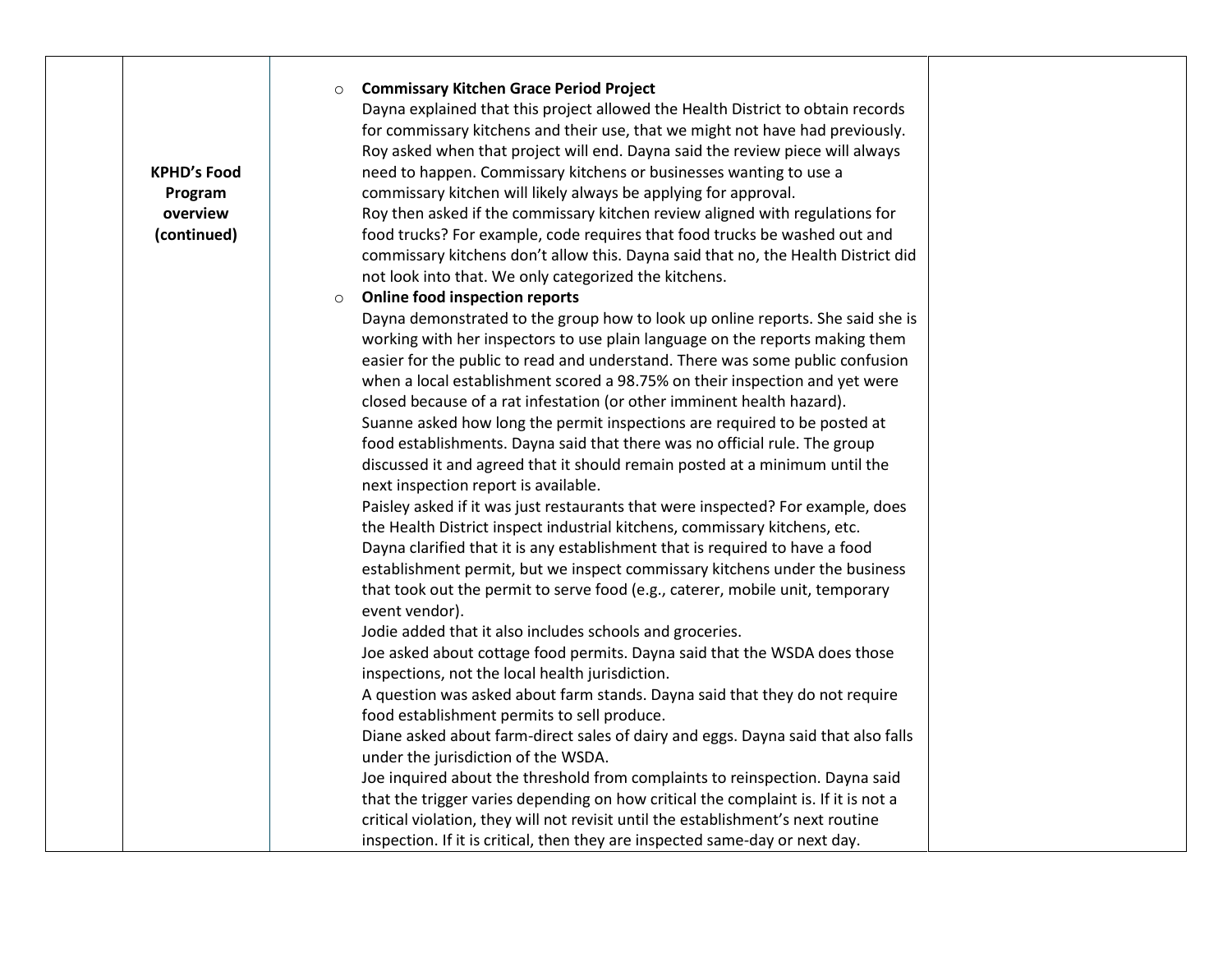|                |                        | Joe asked if the Health District received many malicious complaints. Dayna said<br>that it happens fairly often, and the Health District is obligated to investigate<br>every complaint.<br><b>New food inspector</b><br>$\bullet$                                                                                                                                                                                                                                                                                                                                                                                                                                                                                                                                                                                                                                                                                                                                                                                                                                                                                                                                                                                                                                                                                                                                                                                                                                                                                                                                                                                                                                                                             |                                                                                                                                                                                                                                                                      |
|----------------|------------------------|----------------------------------------------------------------------------------------------------------------------------------------------------------------------------------------------------------------------------------------------------------------------------------------------------------------------------------------------------------------------------------------------------------------------------------------------------------------------------------------------------------------------------------------------------------------------------------------------------------------------------------------------------------------------------------------------------------------------------------------------------------------------------------------------------------------------------------------------------------------------------------------------------------------------------------------------------------------------------------------------------------------------------------------------------------------------------------------------------------------------------------------------------------------------------------------------------------------------------------------------------------------------------------------------------------------------------------------------------------------------------------------------------------------------------------------------------------------------------------------------------------------------------------------------------------------------------------------------------------------------------------------------------------------------------------------------------------------|----------------------------------------------------------------------------------------------------------------------------------------------------------------------------------------------------------------------------------------------------------------------|
|                |                        | Niels is moving back to the Solid & Hazardous Waste program and there is an opening<br>for a food inspector in Dayna's program.                                                                                                                                                                                                                                                                                                                                                                                                                                                                                                                                                                                                                                                                                                                                                                                                                                                                                                                                                                                                                                                                                                                                                                                                                                                                                                                                                                                                                                                                                                                                                                                |                                                                                                                                                                                                                                                                      |
| $9:45-10$      | <b>Council details</b> | <b>Meeting scheduling</b><br>Dayna would like the council to meet twice a year. A poll she sent out earlier indicated<br>that Mondays were the best day for the group. After a bit of discussion, meeting on the<br>1 <sup>st</sup> Mondays of April and October were agreed upon.<br>Helena mentioned DOH will have much information to share about the Food Code rule<br>revision, so if the next meeting can be in November rather than April, then she could<br>update KFAC.<br>Roy asked if the people at the table were qualified to receive updates on the Food Code<br>revisions. Dayna showed the group the Washington State Department of Health's Food<br>Safety Advisory Council webpage that showed which members were on the state's<br>committee and the groups for which they were advocating, as well as their contact<br>information.<br><b>Website contact information</b><br>$\bullet$<br>Dayna asks as representatives of each member's group of Food Establishments, what<br>contact information is the group comfortable with providing on a webpage?<br>Suanne voted for email, but not phone number. Paisley suggested name and<br>organization but no contact info. Joe agreed, no contact info, but perhaps instructions<br>to contact Dayna for more information and she could put the proper council member in<br>touch with the requestor. The group agreed that this is what they would prefer.<br>Diane asks if there were resources available for sharing documents and communicating<br>amongst the council members. Dayna will look into it.<br>Submitting a topic for KFAC Dayna said there is a link to a form on the KFAC webpage<br>for folks to submit topics to KFAC. | Dayna will look into website<br>availability for communication<br>and document sharing<br>amongst the council<br>members.                                                                                                                                            |
| $10-$<br>10:45 | <b>KFAC Bylaws</b>     | <b>Review Bylaws</b><br>$\bullet$<br>Dayna noted that the bylaws were based on those established by other local health<br>jurisdictions' advisory councils including Tacoma/Pierce County, Spokane, Clark County,<br>and the State of Washington. The group discussed and revised the bylaws.<br>Vote<br>The group voted and passed the bylaws<br>Roy asked, as an aside, why the Health District fees could not be reviewed prior to 5 years.<br>He said the fees would be a barrier for him to do business in Kitsap County.                                                                                                                                                                                                                                                                                                                                                                                                                                                                                                                                                                                                                                                                                                                                                                                                                                                                                                                                                                                                                                                                                                                                                                                 | Dayna will send the bylaws to<br>$\bullet$<br>the Health District's attorney<br>for review and ask for the<br>legal opinion on adding in a<br>statement of liability<br>Dayna will find out why HD<br>$\bullet$<br>fees cannot be opened for<br>review at this time. |